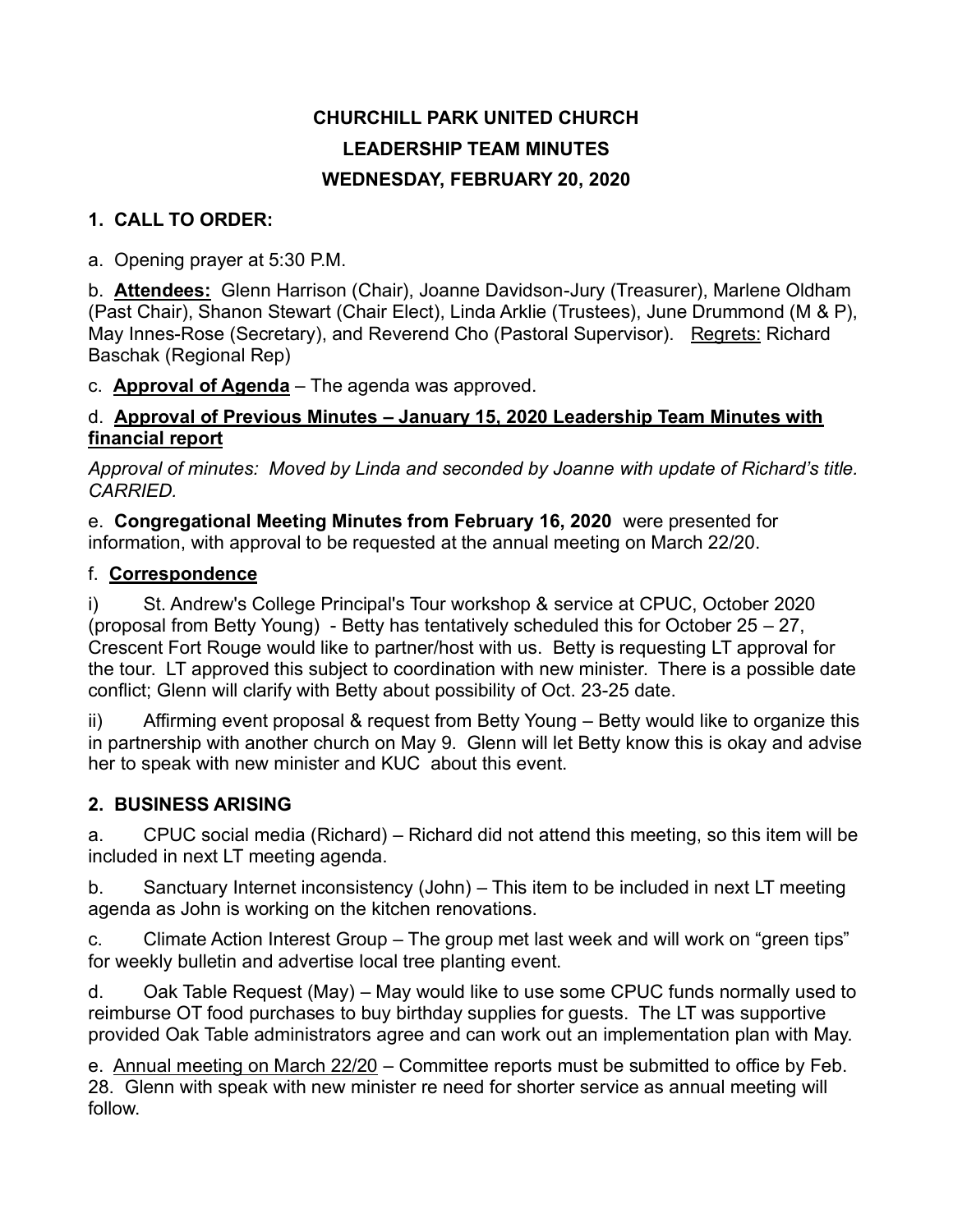f. Fundraisers – No perogies or spring rolls sale. Applebee's date is April 25/20.

g. 25<sup>th</sup> Anniversary – Glenn will ask Richard if he spoke with Glenn Merritt re banner. Diane Coulter will start work on lunch plans when she returns from holidays. Shanon is making anniversary shopping bags. Glenn will speak with new minister re special financial appeal for something for church, for example, something to make church more welcoming, perhaps new lettering or front entry. Glenn will talk to Richard about forming planning committee.

### h. **Property/Building**

i) Solar panel update (Glenn) – Hopefully the panels will arrive tomorrow and be installed next week/week after. Joanne advised a cheque for over \$35,000 was issued to EvolveGreen, along with payments for outstanding structural and electrical engineers' fees (\$2,000+). All documentation has to be in to Manitoba Hydro by March 23/20.

ii) Kitchen update – A cheque has been issued for the new equipment. The electrician worked yesterday, drywall was installed yesterday, and John advised the renos should be completed by end of March.

# **3. REPORTS**

a. **Ministry and Personnel Report (June Drummond)** – Glenn and June met with Cindy to discuss benefits she is eligible for now that her probation period is over. Wayne and Arlene's contracts need to be updated. Some minor word changes were made to Cindy's Employment Agreement regarding mail-out of annual ChurchWatch tax receipts.

b. **Treasurer's Report (Joanne Davidson-Jury)** - Joanne distributed the revised Proposed 2020 Budget (attached) showing 2019 results to December 31, 2019 and changes reflecting new Minister employment terms. Joanne will present this budget at the annual meeting.

Joanne circulated the engagement and representations letters from the reviewer requiring CPUC sign-off by Joanne on behalf of the LT. She has replied to the reviewer's questions on the initial draft reviewed statements which will be finalized for the annual report. In those statements the July 2019 solar project payments will be shown as a receivable based on Sycamore's commitment to repay them. Joanne also completed the 2019 UCC Yearly Statistical report financial section and has informed ADP of January 2020 payroll changes.

c. **Trustees Report (Linda Arklie)** – With the various solar payments made, the Planned Gift Fund bank account is down to about \$6,000, the balance of PGF funds being in investments. A final payment on a recent estate will bring that balance to approximately \$17,000. Linda advised that we will have to dip into PGF investments accounts if this does not cover shortterm kitchen and solar project expenses, pending receipt of the commercial kitchen grant. It was felt that that amount should cover short-term needs. Linda also advised that she had contacted Pembina Insurance regarding CPUC's policy renewal and that the solar panels will be added to CPUC's coverage once they have been installed.

d. **Refugee project – update on agreements and new request (Kamar's mother)** - Glenn and Darlene completed additional forms that UCC requested for Kamar's mother and Zainab's father, but there has been no word as yet on the status of these applications.

e. New minister search update – A new minister has been hired, Reverend Dawn Rolke. Marlene will buy flowers for her and Linda will arrange for a cake to be served at her first official Sunday service.